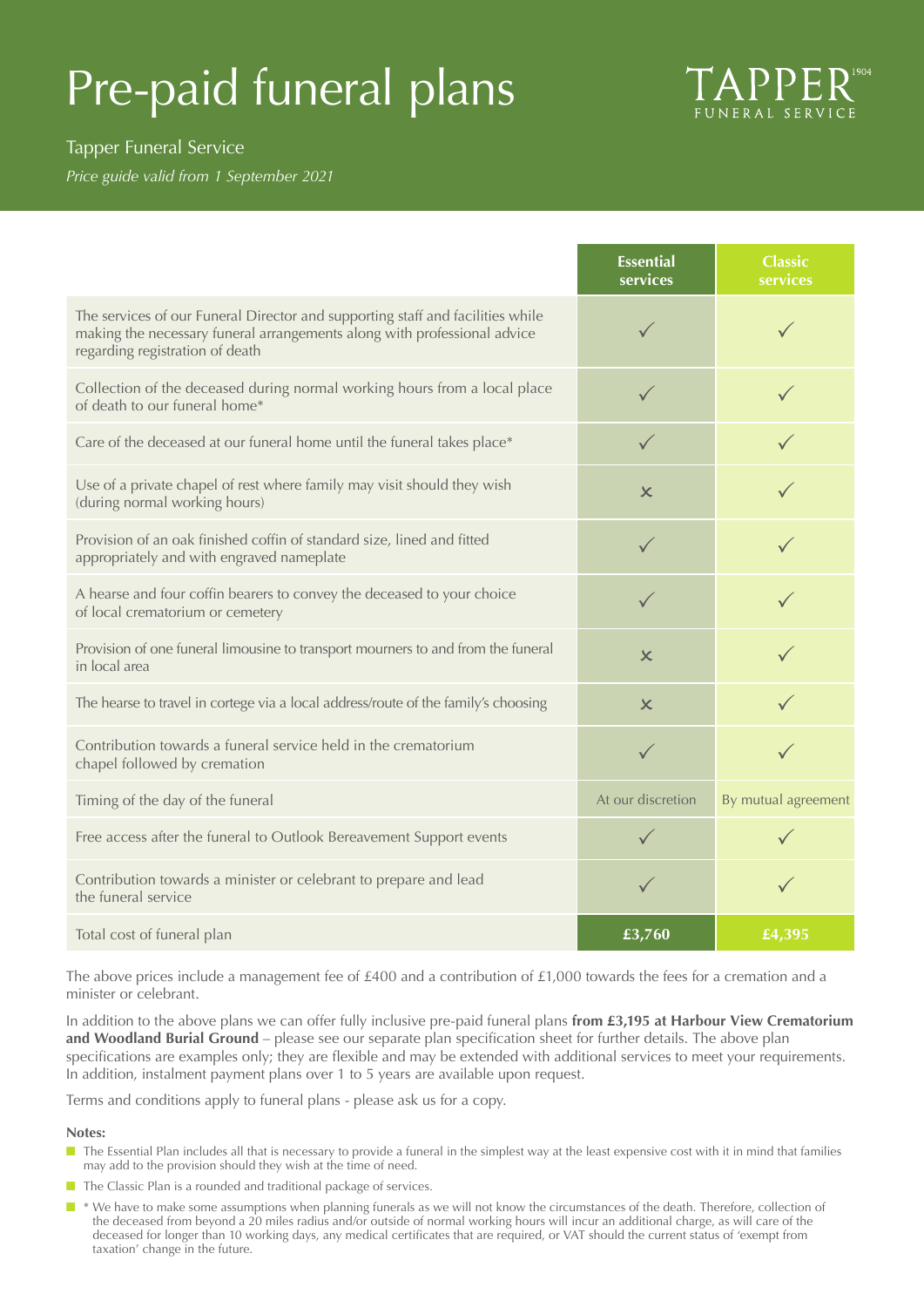# Pre-paid cremation plans

Harbour View Crematorium and Woodland Burial Ground *Price guide valid from 1 September 2021 Price guide valid from 1 September 2021* CREMATORIUM BURIAL GROUND BURIAL GROUND BURIAL GROUND BOWER WORK



# **Standard Cremation Plan**

- The services of our Funeral Director and supporting staff and facilities while making the necessary funeral arrangements along with professional advice regarding registration of death.
- Collection of the deceased from the place of death to our funeral home (should this exceed a 20 miles radius or be outside of normal working hours an additional charge will be made).
- Care of the deceased at the funeral home until the funeral takes place (should this be beyond the normal 10 working days an additional charge may be made).
- Provision of an oak finished coffin of standard size, lined and fitted appropriately and with engraved nameplate.
- Services of our Funeral Celebrant to prepare the funeral service in liaison with the family and to lead the service where required.
- Funeral service in one of the Harbour View Ceremony Halls, most likely Harbour Lodge (the choice of ceremony hall and the date and time of the service would be entirely at our discretion. The funeral service would be limited to 20 minutes with a likely attendance of up to 40 mourners).
- Cremation and standard scattering of cremated remains if required.
- Free access after the funeral to Outlook Bereavement Support events.

## **Premium Cremation Plan**

*As standard plan with the addition of:*

- Use of a private viewing chapel of rest where family may visit should they wish (during normal working hours).
- Provision of a minister or celebrant of the family's selection to lead the funeral service.\*
- Funeral service in the Long Barrow Ceremony Hall (or any other Harbour View ceremony hall to the family's selection) with unlimited (within reason) time for the service which will be arranged at a date and time of mutual convenience.
- Use of audio/visual equipment in the ceremony hall with our services to assist in preparation of the media.
- Provision of one funeral limousine to transport mourners to and from the funeral.
- Services of our Funeral Director to officiate at the funeral service.

### **Total cost of this plan £4,360**

### **Total cost of this plan £3,195**

The above prices include a management fee of £400.

The above plan specifications are examples only; they are flexible and may be extended with additional services to meet your requirements. In addition, instalment payment plans over 1 to 5 years are available upon request.

Terms and conditions apply to funeral plans - please ask us for a copy.

#### **Notes:**

- The above funeral plans provide the agreed services and as such all charges and third-party expenses are fully covered irrespective of when the funeral is required. However, the following conditions are important.
- We have to make some assumptions when planning funerals as we will not know the circumstances of the death. Therefore, collection of the deceased from beyond a 20 miles radius and/or outside of normal working hours will incur an additional charge, as will care of the deceased for longer than 10 days, any medical certificates that are required, or VAT should the current status of 'exempt from taxation' change in the future.
- \* The plan holder or his/her representative may select any minister or celebrant but the fee we will pay to the third-party is limited to the standard fee we pay to our own.
- Harbour View pre-paid packages do not include use of a hearse as one is not necessary for a funeral at Harbour View. If however, a traditional funeral cortege is requested, a hearse (and other vehicles) can be provided at additional charge.
- **n** Harbour View pre-paid packages for cremation do not include coffin bearers as they are not necessary for a Harbour View cremation funeral. We will however provide bearers if requested at an additional charge.